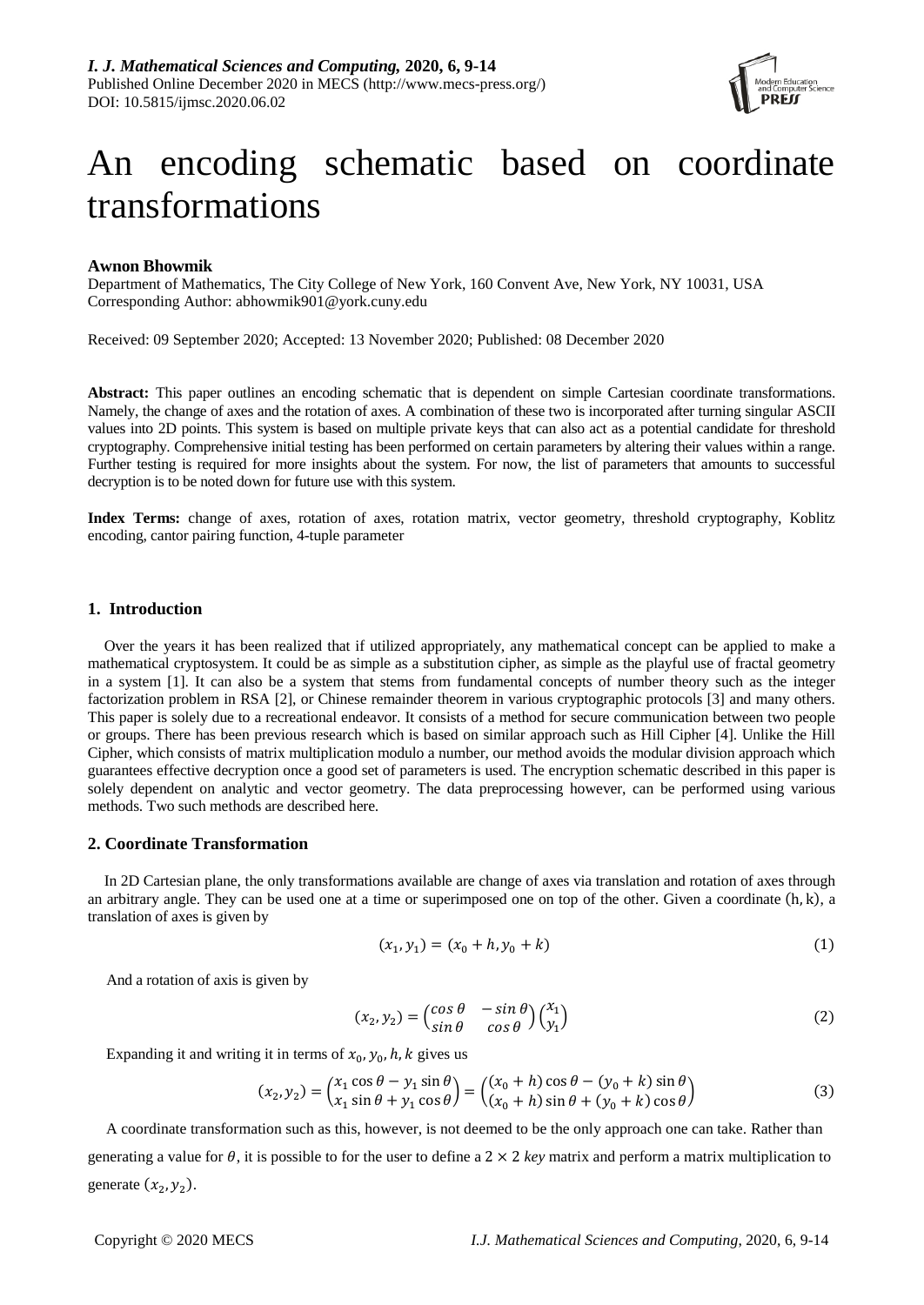# **3.Koblitz Encoding & Decoding Algorithm**

The encoding algorithm [5] is as follows

- Given a message M, convert each character  $m_k$  into a number  $a_k$  using Unicode, where  $b = 2^{16}$  and  $0 < a_k$ 2<sup>16</sup>
- Convert the message  $M$  into an integer using

$$
m = \sum_{k=1}^{n} a_k b^{k-1}
$$
 (4)

In practice an  $n \le 160$  is chosen such that m satisfies

$$
m\leq 2^{16\cdot 160}
$$

- A number *d* is fixed such that  $d \leq \frac{p}{m}$ . In practice the prime *p* is chosen large enough so that  $d = 100$  can be allowed.
- For integers  $j = 0,1,2, \dots d-1$ , the following are performed
	- $x$  coordinate of a point on the elliptic curve is computed as
		- $x_j \equiv (dm + j) \bmod p$  where  $m = \left\lfloor \frac{x_j}{d} \right\rfloor$
- Compute

$$
s_j \equiv (x_j^3 + Ax + B) \bmod p \tag{5}
$$

• If  $(s_j)^{\frac{p+1}{2}} \equiv s_j \mod p$ , then y coordinate of a point on the elliptic curve is defined as  $y_j \equiv (s_j)$  $\frac{p+1}{4}$  mod p. Return the point  $(x_j, y_j)$ .

Thus, the message *M* is encoded as an element of the Abelian group  $G = E(\mathbb{F}_n)$ . The following is performed for decryption.

• Considering each point  $(x, y)$  and setting

$$
m = \left[\frac{x-1}{k}\right] \tag{6}
$$

which is essentially means

$$
a_k \equiv \left\lfloor \frac{m}{b^{k-1}} \right\rfloor \bmod b \tag{7}
$$

Thus, each character is recovered and concatenated to produce the original message  $M$ .

In the case of our algorithm we set this  $k = 20$  and the prime  $p = 751$ .

#### **4. Cantor Pairing Function**

This is an elegant pairing function proposed by the Russian mathematician George Cantor that takes in two natural numbers and turns it into a single number. This function is a primitive recursive pairing function [6].

$$
\pi: \mathbb{N} \times \mathbb{N} \to \mathbb{N}
$$
  
And is defined by  

$$
\pi(x, y) = \frac{1}{2}(x + y)(x + y + 1) + y
$$
(8)

 $\pi(x, y) = \frac{1}{2}(x + y)(x + y + 1) + y$  (8)<br>Due to the way its defined, this is a one-to-one and onto function, which means it is invertible. This consequently means that given a single number, it can be readily mapped back to a unique  $(x, y)$  ordered pair.

To retrieve an ordered pair  $(x, y)$  from a given t, the following transformations are used

$$
\omega = x + y
$$
  
\n
$$
t = \frac{1}{2}\omega(\omega + 1)
$$
  
\n
$$
z = t + y
$$

From the second equation, cross multiplying gives a quadratic in  $\omega$ 

$$
\omega^2 + \omega - 2t = 0
$$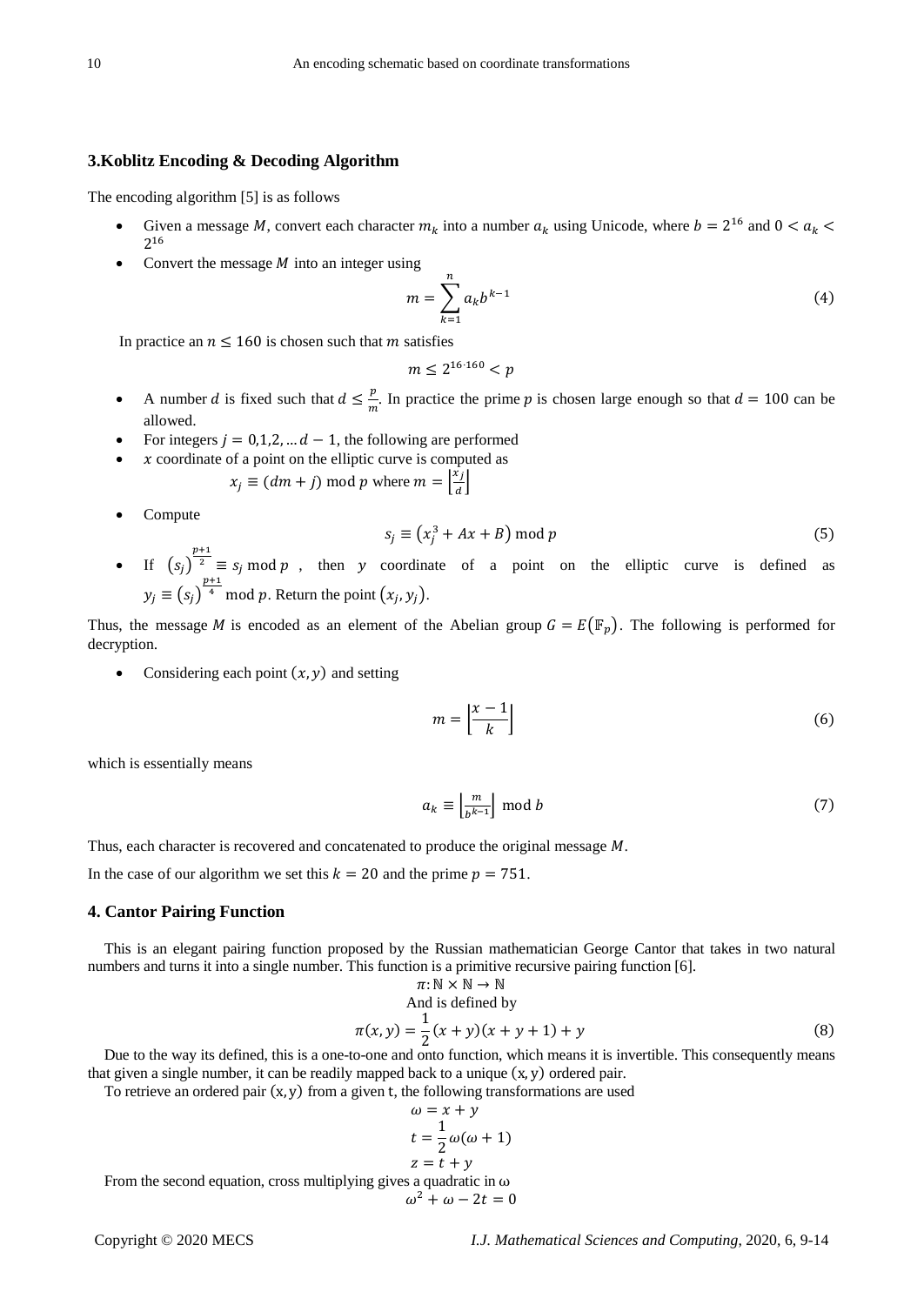Solving it gives us

$$
\omega = \frac{\sqrt{8t+1} - 1}{2}
$$

which is a strictly increasing and continuous function when t is non-negative real. Since  $\frac{1}{(\omega + 1)^2 + (\omega + 1)}$ 

$$
t \le z = t + y < t + (\omega + 1) = \frac{(\omega + 1) + (\omega + 1)}{2}
$$

This implies that

$$
\omega \le \frac{\sqrt{8z+1}-1}{2} < \omega + 1
$$

And thus

$$
\omega = \left| \frac{\sqrt{8z + 1} - 1}{2} \right|
$$

$$
\omega = \left| \frac{\sqrt{8z + 1} - 1}{2} \right|
$$

$$
t = \frac{\omega^2 + \omega}{2}
$$
  
y = z - t  
x = \omega - y

# **5. Algorithm**

• Take an input string, split the string into its constituent characters and turn them into their respective ASCII values.

 $(x_1, y_1) = (x_0 + h, y_0 + k)$ 

Enter the parameters for an elliptic curve  $(a, b)$  such that

$$
y^2 = x^3 + ax + b \text{ (mod } p)
$$
\n<sup>(9)</sup>

- Apply Koblitz Encoding to split each ASCII data into an ordered 2-tuple, i.e.  $(x, y)$  pair.
- Input a point  $(h, k)$  such that
- Input an integer  $n \in \mathbb{Z}$  such that

Finally calculate x and y from z as follows

$$
\theta = \frac{n\pi}{2} \tag{10}
$$

And the rotation matrix

$$
R = \begin{pmatrix} \cos \theta & -\sin \theta \\ \sin \theta & \cos \theta \end{pmatrix}
$$
 (11)

To obtain

$$
\begin{pmatrix} x_2 \\ y_2 \end{pmatrix} = \begin{pmatrix} \cos \theta & -\sin \theta \\ \sin \theta & \cos \theta \end{pmatrix} \begin{pmatrix} x_1 \\ y_1 \end{pmatrix} \tag{12}
$$

- Make a list plot and send to receiver.
- Receiver retrieves the list of points from the plot, and performs the following

$$
p' = Rp
$$
  
\n
$$
R^{-1}p' = R^{-1}Rp
$$
  
\n
$$
p = R^{-1}p
$$
\n(13)

Where  $p = (x_1, y_1)$ 

• Apply

$$
(x_0, y_0) = (x_1 - h, y_1 - k)
$$
\n(14)

- Pass these lists of points through the Koblitz decoding function to obtain the ASCII data.
- Convert the ASCII data to characters and join to obtain the original string.

# **6. Sample Test Run**

Below is a snapshot of a sample test run showing that the algorithm works.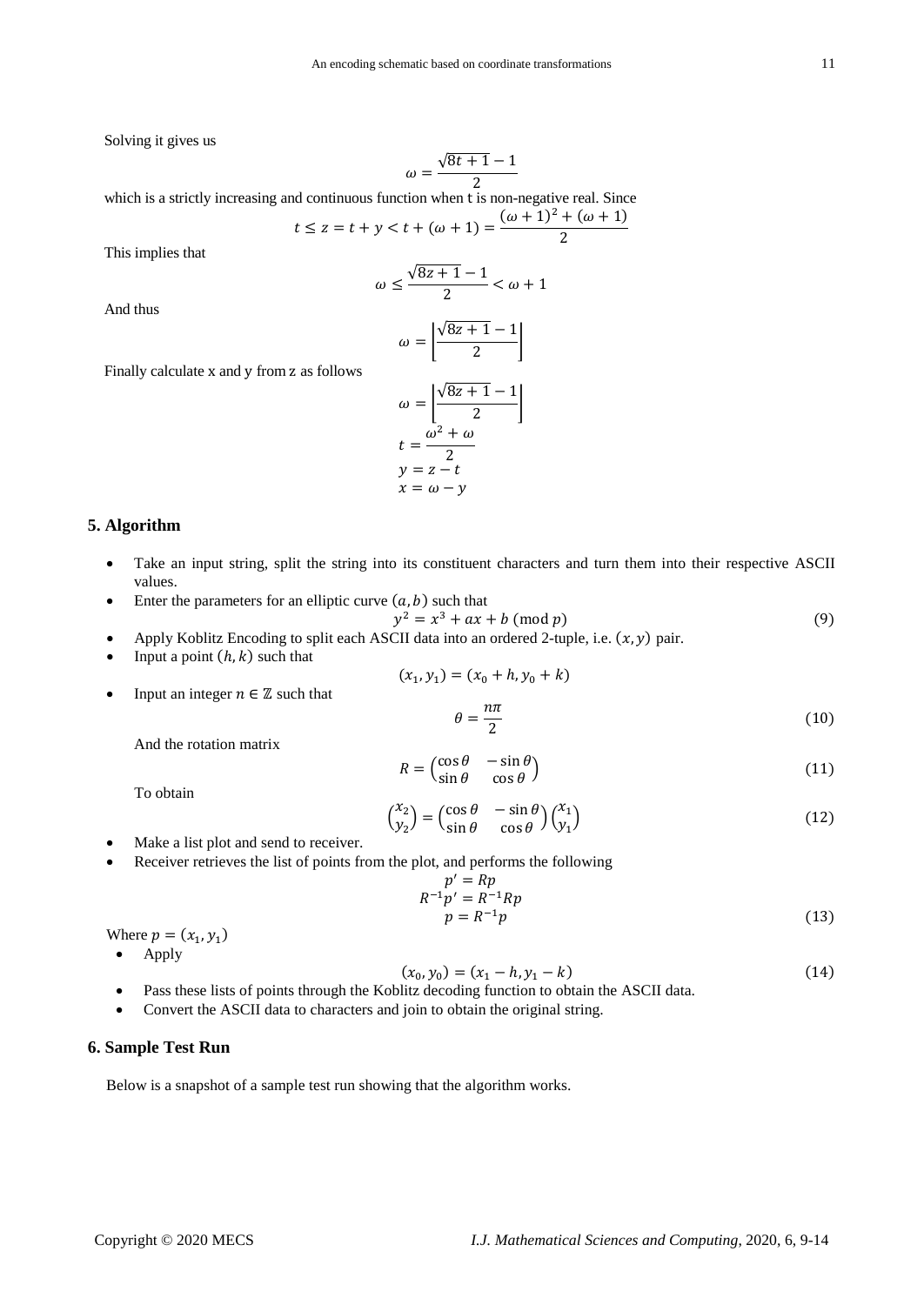Enter a message: Hello Enter elliptic curve parameters (a,b): 5 6 Enter change of axes parameters  $(h,k)$ : 3 4 Enter an integer to generate angle of rotation matrix: 2 Encoded: [[1441, 32], [2022, 148], [2163, 112], [2163, 112], [2221, 236]] Time elapsed: 0.0010139942169189453 Encrypted message:  $[[-1444, -36], [-2025, -152], [-2166, -116], [-2166, -116], [-2224, -240]]$ Time elapsed: 0.00025010108947753906 Decrypted message: [[1441.0, 32.0], [2022.0, 148.0], [2163.0, 112.0], [2163.0, 112.0], [2221.0, 236.0]] Time elapsedL 0.00042819976806640625 Decoded message: Hello Time elapsed: 8.559226989746094e-05

# **7. Experimental Analysis**

#### *7.1 String length vs run time*

A graph was plotted for [0,26] and [0,260] character length message, and the trend was observed to be linear, along with some inadvertent spikes due to system processing time and other procedures running on the machine during the benchmarking process. A set of good parameters  $(a, b, h, k, n) = (5, 7, 3, 4, 1)$  were fixed beforehand.

The following table shows some results that were obtained

Table 1. String length vs Time

| <b>String length</b> | Time (sec.) |
|----------------------|-------------|
| 26                   | 0.00269     |
| 260                  | 0.02564     |
| 2600                 | 0.23829     |
| 26000                | 2.31413     |

Following is a graphical representation



Figure 1. Effect of string length on runtime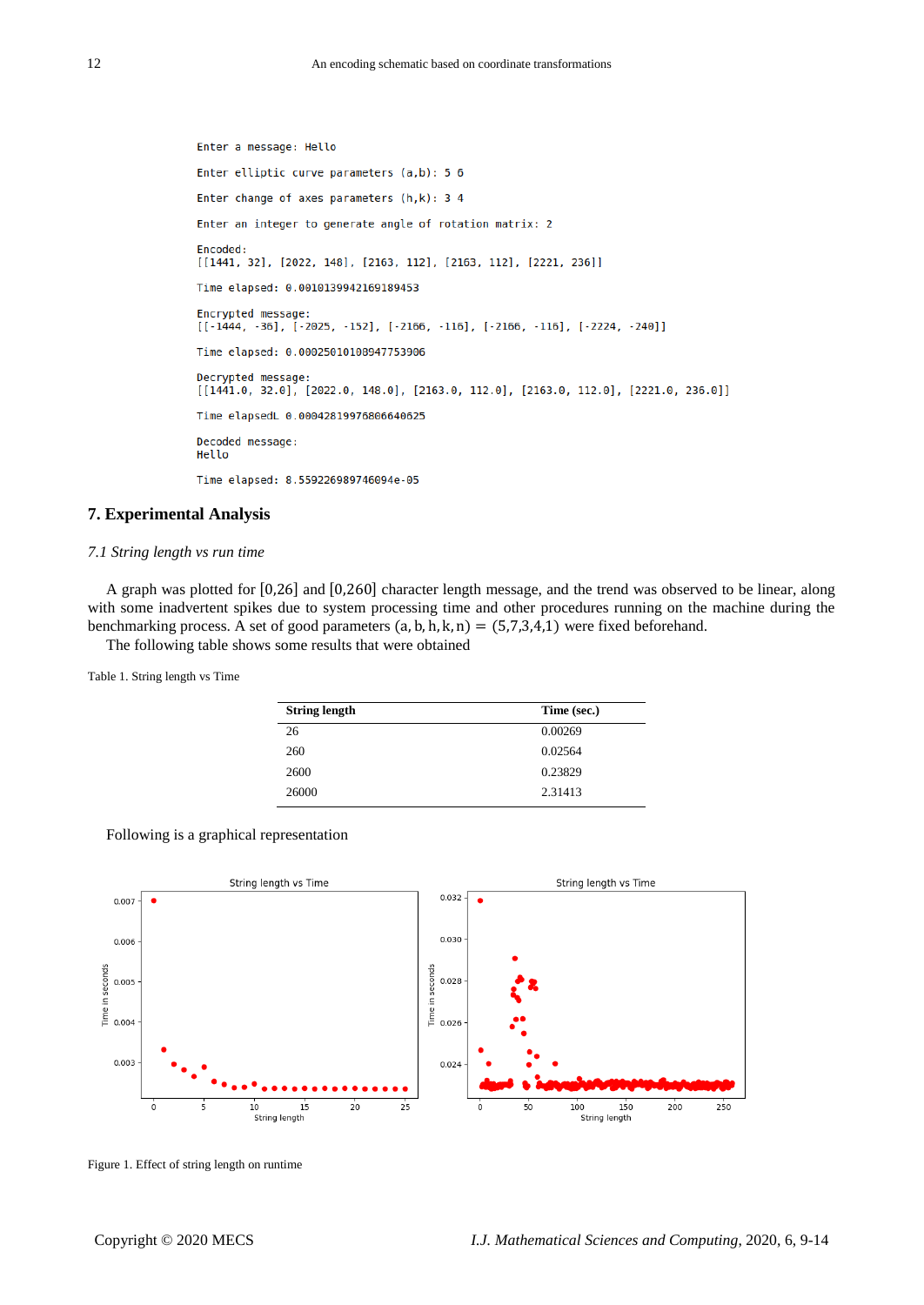#### *7.2 Finding valid parameters*

It was noted that not all messages decrypt correctly using all combinations of the private key parameters. So, we must have a set of valid combination of parameters that works. To achieve this, a code snippet was run, varying the parameters  $(a, b, h, k) \in [-10, 10]$  and  $n \in [0, 3]$ . Finally, the decoded message was matched with the original message. It was noted that among all these combinations, more than 58% percent of the time, the message was successfully decrypted. However,  $n \in \{0,2\}$  showed the most promise, with a decryption success of more than 82%. More work needs to be done in this area, but this is as much as was possible due to available equipment and processing prowess.

## **8. Future Work**

We consider a situation in a company where there are three people A, B, C that report directly to the director. Suppose there is a situation when it was found that someone was embezzling money from the company's profits. So, this is a dire consequence that forces them to report to the boss. Once they write the secret message, one has the elliptic curve parameters a, b, the second provides the h, k pair and the third supplies the integer n. One advantage is, none of the other employees in the company can access or break the message unless all parameters are made available. If an adversary tries to intercept, it will take some time for him to succeed and by that time, the network scanner can detect anomaly and throw them off the server. On the other hand, if someone among these three people is the embezzler, they will not be able to suspect anything if the writer A reports to the boss and the other two B, C helps in encrypting it by supplying their piece of private key. If B or C is the embezzler, they can be easily tricked by this method by not suspecting that they are being reported. This means that with delicate improvements, this system is a good potential candidate for threshold cryptography [7]. A potential improvement can also be an exhaustive search to increase the domain for the parameter 4-tuple  $(a, b, h, k)$  such that valid combinations are put into lists, and the algorithm tweaked so that given a message, the application automatically suggests a valid 4-tuple combination to extract the maximum security possible.

#### **9. Conclusion**

Using the Koblitz encoding algorithm allows us to introduce two more private key parameters a, b for the elliptic curve, which is not the case if Cantor pairing function is used. Moreover, Cantor's pairing function is a generic algorithm which can be easily coded up if required. The pairing function requires two arguments x, y whereas the decoding algorithm takes a single argument which is the ASCII value.

Koblitz encoding algorithm also uses two parameters, a prime p and an arbitrary positive integer k. However, the user can be allowed to alter these values to experiment what effect it has in the runtime of the algorithm. Using the Koblitz algorithm showed us that this algorithm is not effective for all combinations of the private parameters. Further testing is required to narrow down the domain of the private key parameters. The parameters used in the sample test run was reused on a string containing 26,000 characters, which amounted to an overall runtime of about 2.3 seconds which is fair since this is not a block cipher protocol. All the results and codes for this research project has been compiled into a GitHub repository [8].

# **References**

[1] A. Bhowmik and U. Menon, "Dragon Crypto - An Innovative Cryptosystem," International Journal of Computer Applications, vol. 176, no. 29, pp. 37-41, 2020.

[2] R. L. Rivest, A. Shamir and L. Adleman, "A method for obtaining digital signatures and public-key cryptosystems," Communications of the ACM, vol. 21, no. 2, pp. 120-126, 1978.

[3] D. Pei, A. Saloma and C. Ding, Chinese remainder theorem: applications in computing, coding, cryptography, World Scientific, 1996.

[4] L. S. Hill, "Cryptography in an algebraic alphabet," The American Mathematical Monthly, vol. 36, no. 6, pp. 306-312, 1929.

[5] R. Brady, N. Davis and A. Tracy, "Encrypting with Elliptic Curve Cryptography," in MSRI-UP, 2010.

[6] M. Suzdik, "An elegant pairing function," in Wolfram Research (ed.) Special NKS 2006 Wolfram Science Conference, Washington, DC, 2006.

[7] S. Henderson, NIST Kick-Starts 'Threshold Cryptography' Development Effort, 2020.

[8]A. Bhowmik, "CoordinateGeometryCrypto," GitHub, 8 September 2020. [Online]. Available: https://github.com/awnonbhowmik/CoordinateGeometryCrypto.